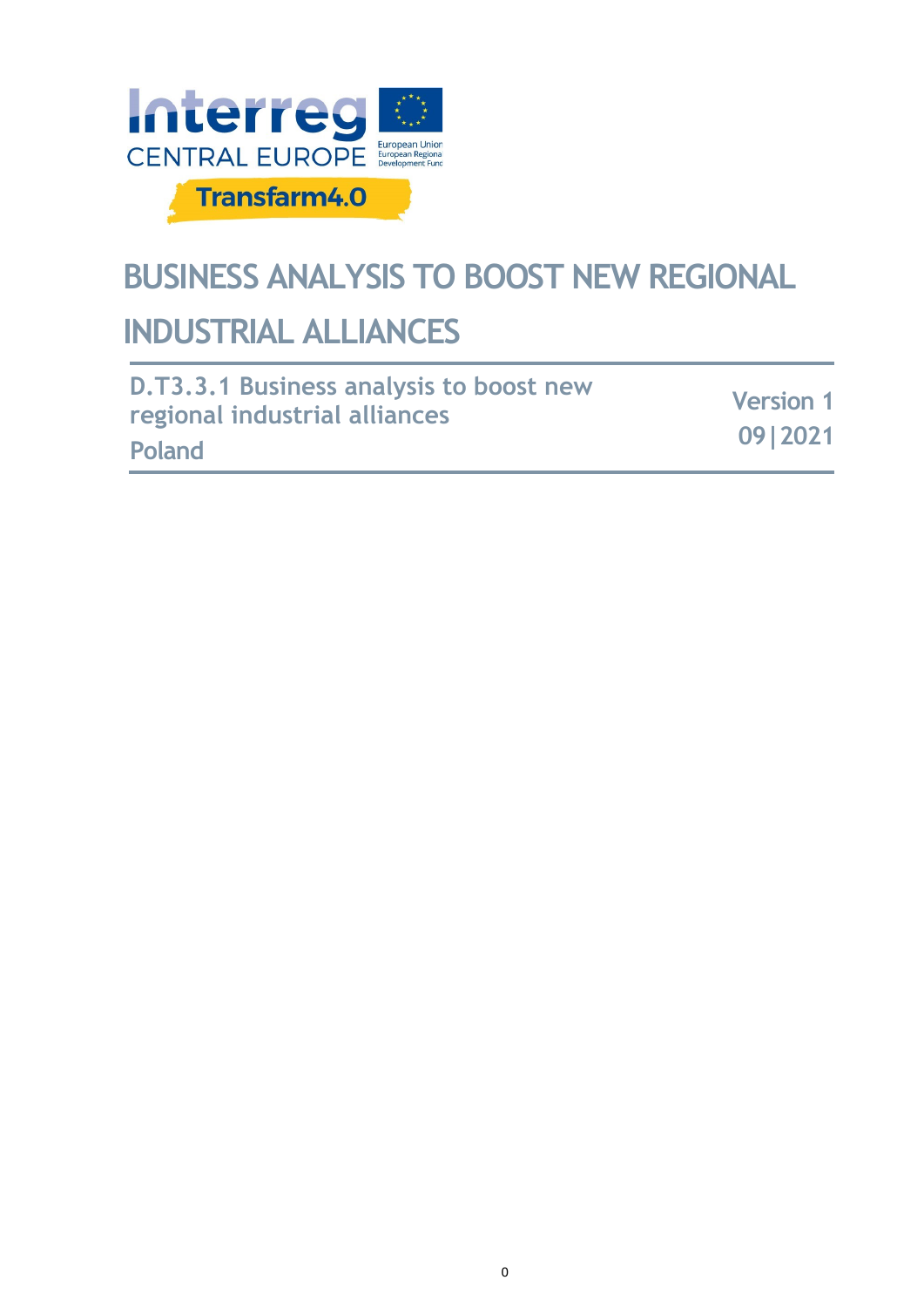



## **Table of contents**

## **Tartalom**

| HUNGARY<br>BŁĄD! NIE ZDEFINIOWANO ZAKŁADKI.                                   |  |
|-------------------------------------------------------------------------------|--|
| 1. Global market analysis and assessment on the field of precision farming  2 |  |
|                                                                               |  |
|                                                                               |  |
| 2. Regional analysis and assessment on the field of precision farming3        |  |
|                                                                               |  |
|                                                                               |  |
|                                                                               |  |
|                                                                               |  |
|                                                                               |  |
|                                                                               |  |
|                                                                               |  |
|                                                                               |  |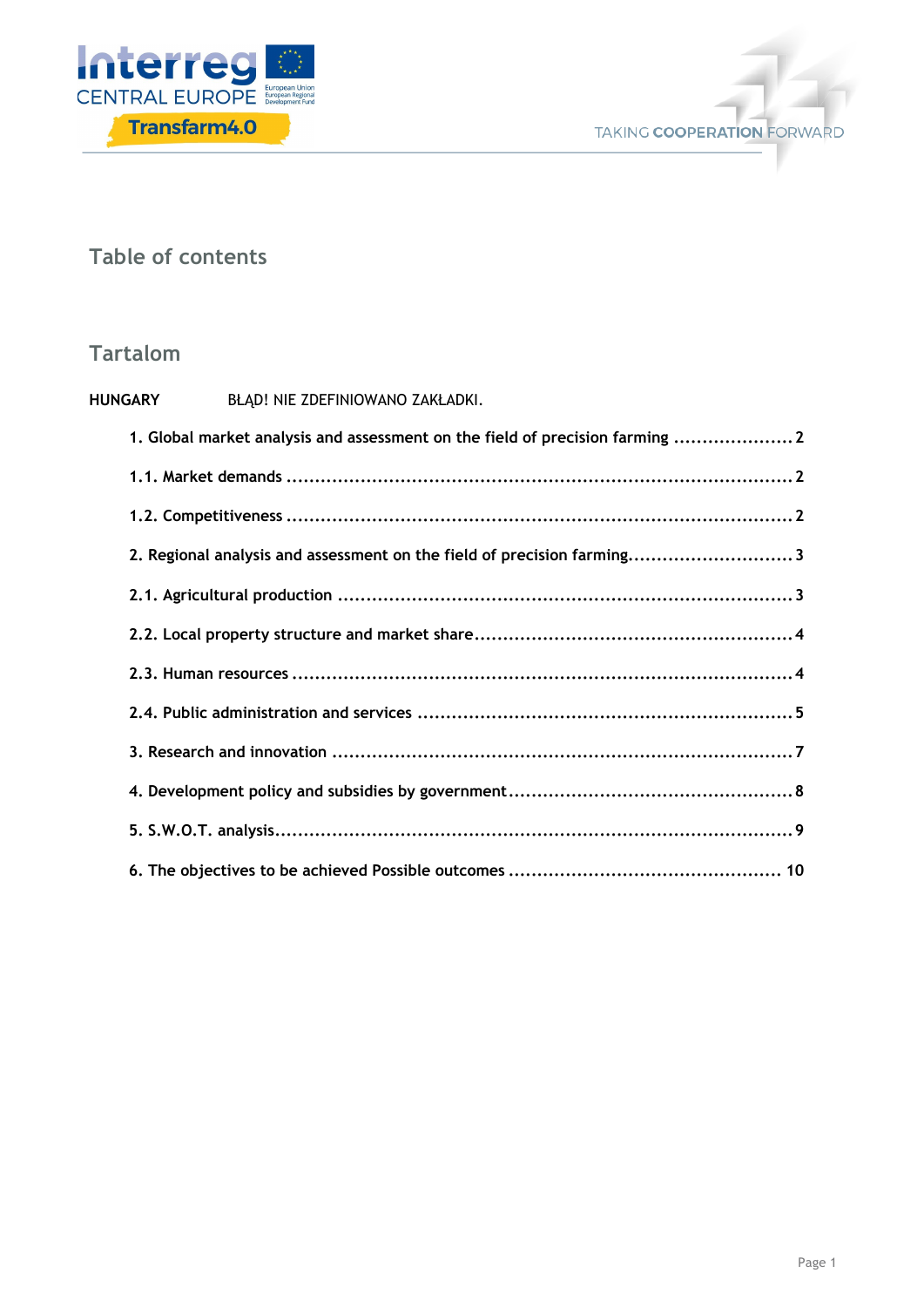



## **Poland**

## **1. Global market analysis and assessment on the field of precision farming**

### **1.1. Market demands**

Investigating market needs and expectations is an ongoing process. This is a topic, in particular in regions like Silesia, highly industrialized with less focus on agriculture. Innovations are one of challenges for the region. But there are many trade-offs to be considered here. For example, how will the premise of digital technologies reducing need for human labor affect rural employment and rural-urban migration, an issue which affects many developing countries and may have large social consequences. Or, a shift to synthetic foods may reduce the size of land-based sectors which on the one hand could have positive effects (reducing livestock emissions), but on the other hand may have a negative impact on the social and economic fabric of rural areas. How to strengthen the role of the agricultural production and supply new innovative tools and financing schemes to the agri sector. While one can easily point out some parts of it as an obvious recipient of innovations (food processing), thinking about crop production as an innovative one is not so common. Although these potential social and ethical impacts have initially not been part of dominant narratives about Agriculture 4.0, they are likely to become more important as many of the technologies move towards market readiness and hence also have seen emerging policy responses

## **1.2. Competitiveness**

In 2012 the Silesian voivodship was characterised by a lower number of business entities per 10 thousand inhabitants than the national average. The number of business entities per 10 thousand residents was lower than the national average. (982 versus 1 032). However, in the years 2008 - 2012 the growth of this indicator in the region was However, between 2008 and 2012 the growth of this indicator in the region was higher by about 1.5 percentage points than the national average (6.4% compared to 4.8%). On average in the country in urban areas, the analysed indicator was much higher than in voivodeship cities. This may result from the economic structure of the region, where many companies from the traditional sector are located. In rural areas the situation was opposite, the indicator of the number of business entities. In rural areas, the situation was the opposite, the indicator of the number of business entities per 10 thousand inhabitants significantly exceeded the average values for analogous areas in in the country. In subregional variations, the dominance of the southern subregion was noticeable. The dominance of the southern subregion, where the number of business entities per 10 thousand residents. The next subregion was the central one, with the value of 1,005. The lowest values of the indicator were recorded in the Western subregion (768). Analysis of the urban-rural relationship. The analysis of the urban-rural ratio in subregions showed a significant advantage of the number of entities operating in urban areas.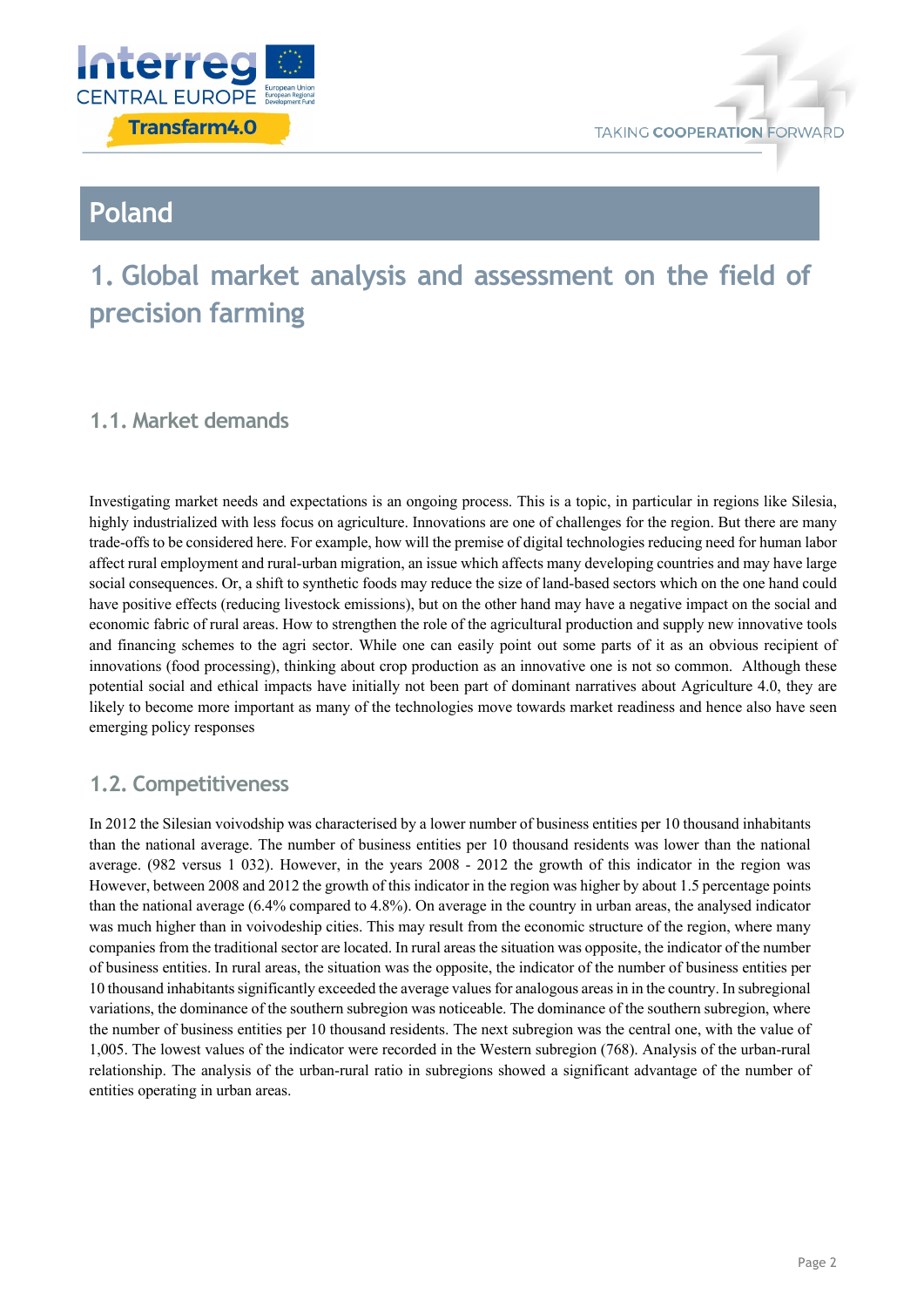

## **2. Regional analysis and assessment on the field of precision farming**

## **2.1. Agricultural production**

Arable land constituted on average 64.9% of the agricultural land in the voivodship (from 39% in the Bielsko subregion to 77% in the Rybnik subregion). The Bielsko-Biała subregion was characterized by the highest share of permanent grassland in the voivodship (26% of agricultural land), and the lowest share of grassland was in the Rybnik subregion - 11%. In comparison with previous years there has been a decrease in the area of fallow and fallow land, i.e. land that can and should be sown, currently 10.6% of all land (down from 35% in 2002). The worst position in this respect was recorded in the Katowice subregion, where the share was 14%. Overall, this situation has improved in comparison. In general, the situation improved due to the introduction of direct payments to field crops. The number of afforested areas also increased by 10% thanks to the introduction of a subsidy program for afforestation of land and the area of agricultural holdings increased due to the so-called "absorption" of small farms into large ones.

#### **Crop production.**

The dominant position in the structure of crops in the region was occupied by cereals. They constituted 78% of all crops in the region, with a small differentiation in subregions. Only in the Rybnik subregion their share was lower (72%). The share of cereals in the crops structure in the voivodship exceeded the limits of rational crop rotation and management in the conditions of sustainable development. There was a slight increase in the area of industrial crops, which in 2010 accounted for only 8% of the sown area. Only in the Rybnik subregion their share amounted to 16%, which was related to the concentration of sugar beet cultivation. As far as industrial crops are concerned, the highest growth was recorded in rape and colza (by 90%), which is associated with a moderately stable market and price. Oilseed rape, as a plant used in the food industry (for oil production) and in production for energy purposes, is expected to increase in the future or at least maintain its current status. On the other hand, the sown area of sugar beets decreased by 42.0%. There was also a 54.9% decrease in the area of potato crops. Potato growing area amounted to slightly more than 12 thousand hectares and is still showing a downward trend. The decrease of potato growing area in the Silesia Province was similar to the decrease of the whole country (4% of all crops). There was also a moderate increase in the area of fodder crops - by 10.5%, also observed nationwide,

#### **Agri-food processing.**

In the Silesia Voivodeship there is a well-developed processing network of products manufactured in rural areas. There is a constant tendency to diversify the range of food products with increasing consumption of processed goods and quality requirements. In Silesia the largest number of producers of meat products, including ready-made meat meals - 203, followed by establishments cutting fresh beef - 182, producers of minced meat and raw meat products - 104, producers of processed or processed fishery products - 14 and 6 producers of dairy products (including ice cream).

#### **Fisheries in the Śląskie Voivodship.**

Fishing in the Silesian Voivodeship has a centuries-old tradition. At the turn of the 14th-15th centuries, at the junction of Silesia and Lesser Poland there was one of the two largest centers of pond fishery in Poland - the Rybnik-Oświęcim center. In the following centuries pond farming developed in the whole Silesian voivodship. Currently, most fish farms are located in the southern part of the region, although even in the north there are mainly trout farms. According to data from RRW-22 forms, collected by the Institute of Inland Fisheries in Olsztyn, there are 220 fish farms in the province with a total area of 5,879.2 ha.

#### **Livestock production**

The following trends are being observed: an increase in the number of cattle caused by the unsatisfied and growing demand for milk and and dairy products with the concentration of production in large farms and in animal husbandry, especially after the abolition of milk quota, a slow increase in the stock of pigs and poultry - the demand for meat will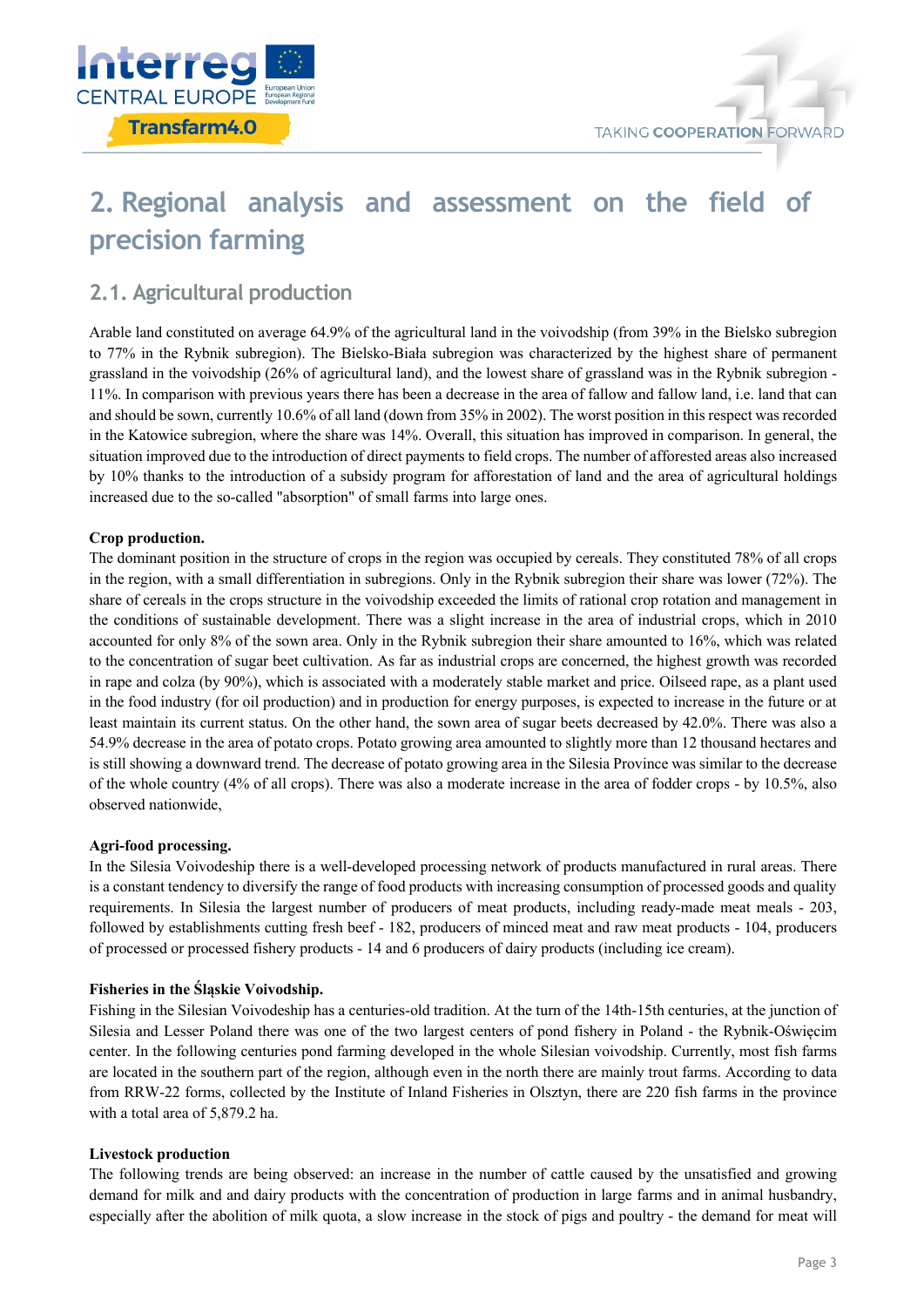

grow more slowly, a general decrease in the number of horses with an increase in the stock for recreational purposes, the restocking of sheep mainly in Podbeskidzie and Jura Krakowsko-Częstochowska.

#### **Food processing sector**

In the Silesia Voivodeship there is a well-developed processing network of products manufactured in rural areas. There is a constant tendency to diversify the range of food products, with an increase in the consumption of processed goods and quality requirements. The economic conditions of food production are also constantly changing. The marginal, limited and local (MOL) activity that is currently of great interest to processors includes dairy products, processed fishery products, raw meat products, including prepared meat dishes. It also includes the cutting and sale of fresh meat from beef, pork, sheep, horse, poultry, game and farmed wildlife.

### **2.2. Local property structure and market share**

In order to determine the importance of agriculture in the Silesian Voivodeship economy the share of this sector in the creation of gross value added was used. The share of agriculture, forestry, hunting and fishing in the creation of the national gross added value in 2010 in the country amounted to 3.7%.

Silesian voivodeship, due to its specificity and high industrialization, shows the lowest share of agriculture in the creation of gross value added. This situation in the coming years may slightly improve.

The most striking feature of agriculture in the region as a whole is the fragmentation of farms and land. The most characteristic feature of agriculture in the region as a whole is the fragmentation of farms and land, which means that in many regions there is an anachronistic. The most characteristic feature of agriculture in the region as a whole is the fragmentation of farms and land. This is reflected This is reflected in unfavorable forms and effects of the ongoing transformation of agriculture, since only 1/5 of farms produce for the market, taking advantage of significant consumption possibilities of the Silesian agglomeration. According to the Agricultural Census carried out in 2010, there were According to the Agricultural Census 2010, there were 163.3 thousand agricultural holdings in the Silesian Voivodeship, including 77.6 thousand agricultural holdings with an area exceeding 1 ha. Above 1 ha of agricultural land. In this group, the majority (84.3%) were farms with an area of 1 to 5 hectares of farmland. The agricultural activity was conducted by 102.7 thousand agricultural holdings.

The agricultural activity was conducted by 102.7 thousand holdings, i.e. 62.9% of the total number of agricultural holdings, including 62.7 thousand units of more than 1 ha of agricultural land. In relation to the Agricultural Census of 2002 the number of agricultural holdings in total decreased by 89.8 thousand, i.e. by 35.5% and the number of agricultural holdings with number of farms with more than 1 ha of farmland decreased by 33.3 thousand, i.e. 30.0%, i.e. by 30.0%. A slight decrease in the number of farms was recorded in the area group of 15-20 ha arable land (by 1.3%).

### **2.3. Human resources**

The age structure of the population in the Silesia Voivodeship shows that the proportion of people in the postworking age will be growing, both in towns and in rural areas. This problem will concern rural areas to a much greater extent, because the migration of people in the post-working age from cities to rural areas is noticeable, which, together with the migration of people in the working age from rural areas to cities, additionally increases this percentage.

Silesian voivodship is a voivodship with a low unemployment rate - 2nd place in the ranking of voivodships with the lowest unemployment rate, with a decreasing tendency. Most of the unemployed in Śląskie voivodship live in towns, i.e. 78%, and only 22% live in villages. Women constituted more than a half of the rural unemployed subpopulation.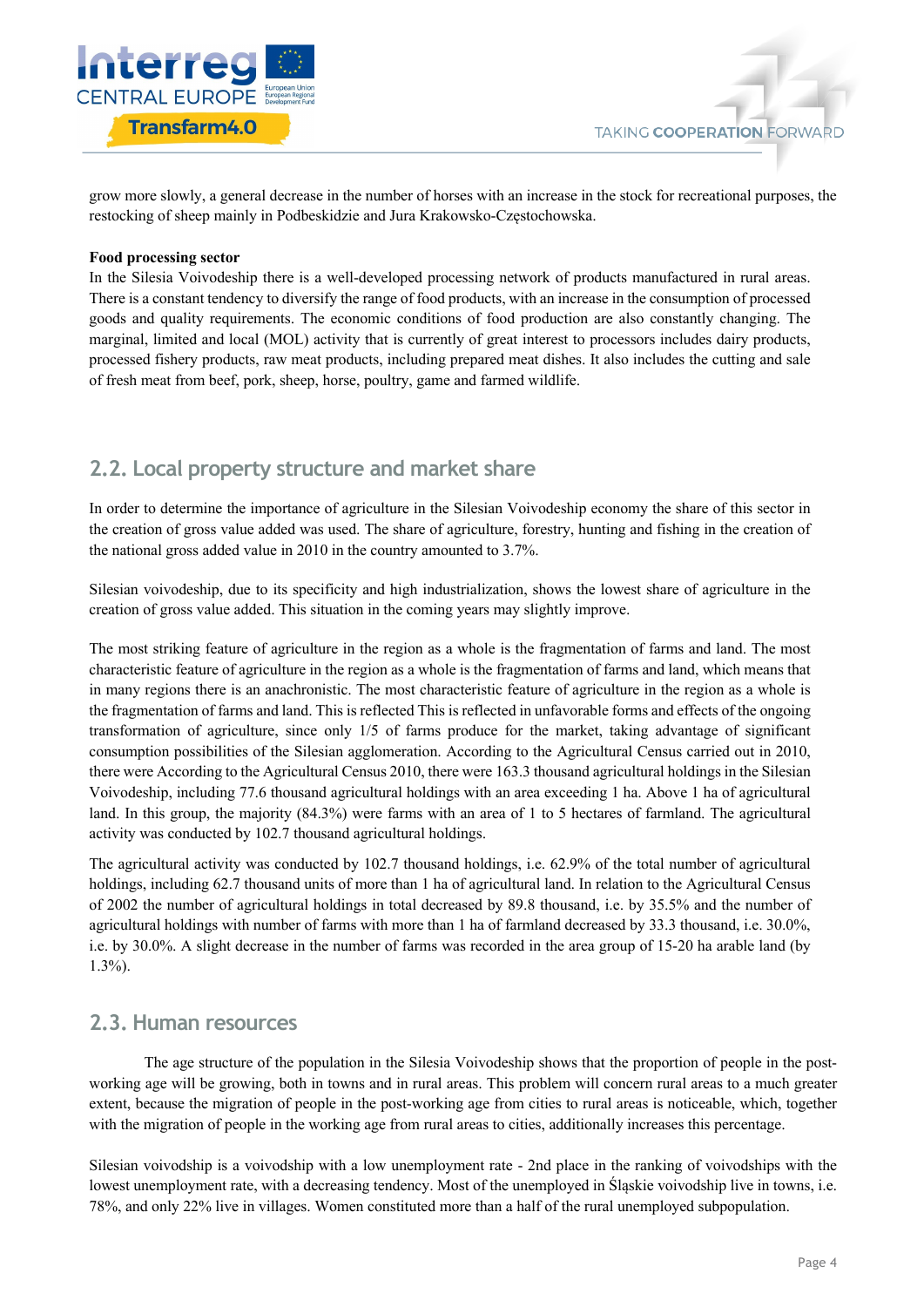

The population forecast until 2035 prepared by the Central Statistical Office shows that in the forecast of population until 2035 prepared by the Central Statistical Office it can be noticed that the decreasing tendency of population size in the voivodeship will be maintained. In the Silesian Voivodeship the projected decline is the highest in Poland. The downward trend applies both to urban and rural areas, with the biggest decrease in the number of inhabitants. The downward trend concerns both urban and rural areas, with the highest dynamics of decrease in urban areas (11.9%).



In the years 2002 - 2011 in Śląskie voivodship, similarly as in the country, the level of education of the population increased. The percentage of people with at least secondary education increased by 7.8 percentage points, i.e. from 40.6% in 2002 to 48.2 percentage points in 2011. The proportion of people with at least secondary education increased by 7.8 percentage points (in Poland by 7.2 percentage points), i.e. from 40.6% in 2002 to 48.4% in 2011. The greatest dynamics of change concerned people with tertiary education, whose share among the total population aged 13 and over increased by 7.0 percentage points (from 8.9% in 2002 to 48.4% in 2011). In rural areas, the proportion of people aged 13 and over with tertiary education was 11.6% in 2011, up from 5.1% in 2002. Despite the significant increase in the number of people with tertiary education in rural areas, the rate remained much lower than in urban areas, where the percentage with tertiary education was 17.1%. The percentage of people with no completed primary education and no schooling in Śląskie decreased, which was 2.3% in 2002 and 0.9% in 2011.

## **2.4. Public administration and services**

**The Agency for Restructuring and Modernization of Agriculture (ARiMR)** was established in 1994 to support the development of agriculture and rural areas. ARiMR was appointed by the Government of the Republic of Poland to perform the role of an accredited paying agency. It deals with the implementation of instruments co-financed from the EU budget and provides assistance from domestic funds. As an executor of agricultural policy, the Agency cooperates closely with the Ministry of Agriculture and Rural Development. ARiMR is at the same time subject to the supervision of the Ministry of Finance within the scope of managing public funds. The Agency for the Restructuring and Modernization of Agriculture is headed by a President appointed by the Prime Minister of the Republic of Poland upon the request of the Minister of Agriculture and Rural Development and the Minister of Finance. The structure of the ARMA is three-tiered: the Head Office, 16 Regional Branches, and 314 District Offices.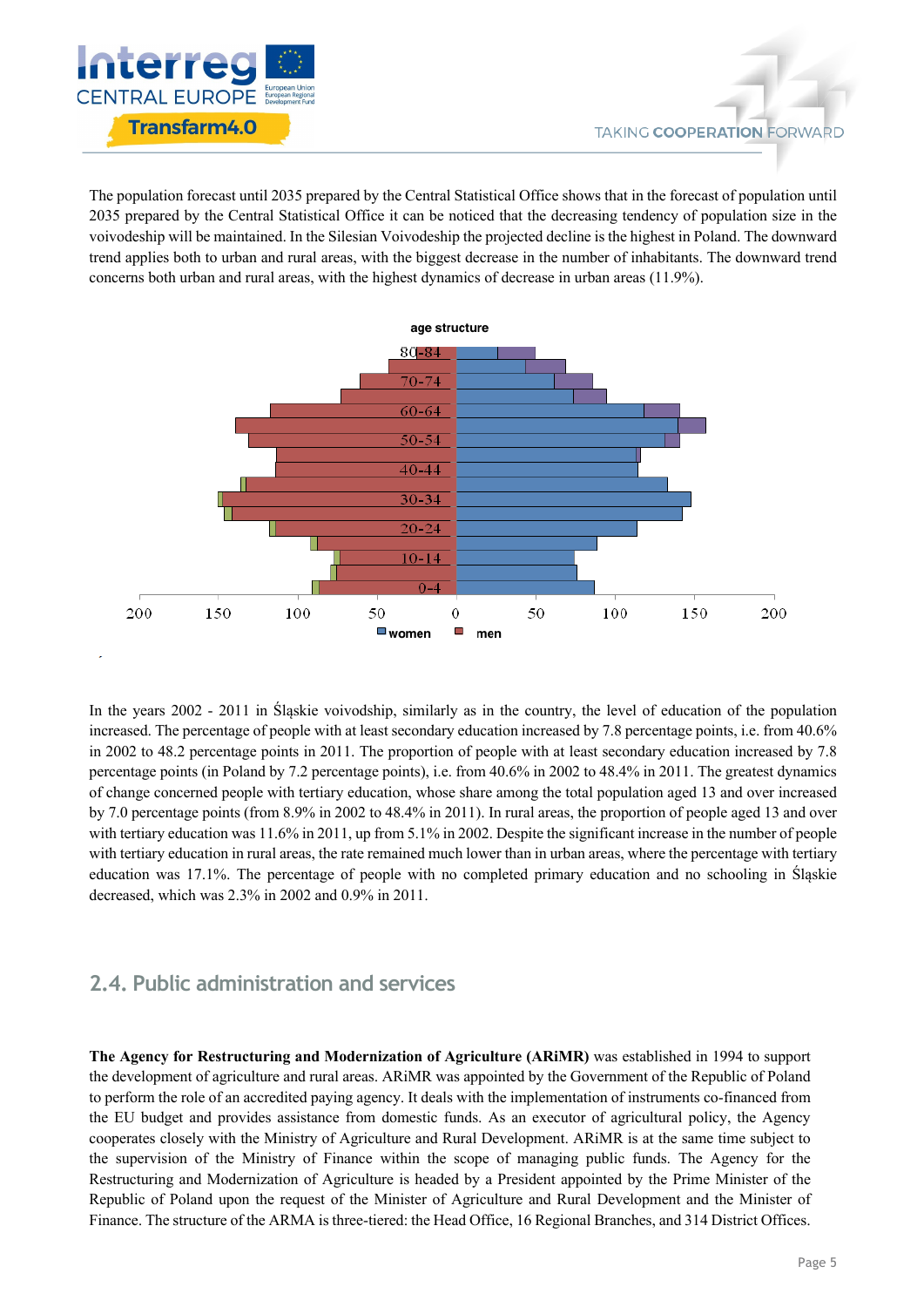

Within the framework of the Common Agricultural Policy and the Common Fisheries Policy for 2014-2020, ARiMR is an entity implementing aid instruments financed from the following EU funds:

- European Agricultural Guarantee Fund (EAGF), within the framework of which the Agency implements aid instruments from the first pillar of the CAP: direct payments, common organisation of the market in fruit and vegetables.
- European Agricultural Fund for Rural Development (EAFRD), which finances all activities relating to the development and increased competitiveness of Polish agriculture, food processing and rural areas (2nd pillar of the CAP).
- European Maritime and Fisheries Fund (EMFF), which supports undertakings for the establishment of sustainable and competitive fisheries and aquaculture, social territorial development of fisheries areas.

#### **Agricultural advisory system in Poland**

Agricultural advisory system in Poland consists of: Agricultural Advisory Centre in Brwinów (CDR), 16 regional advisory centers (WODR), chambers of agriculture and private advisory companies accredited by the Ministry of Agriculture and Rural Development. The services they offer, mostly free of charge, are mainly training courses, information activities, dissemination of agricultural production methods, support in applying for aid financed from national and EU funds (filling in applications and other documents). These services are directed primarily to farmers, but also to owners of small and medium-sized businesses operating in rural areas and to the residents of those areas.

## **2.5. Analysis of existing financing schemes and programmes**

### **Financial framework: European Funds Silesian Voivodeship 2021-2027**

#### **Priority I: Intelligent Silesia**

### Specific objective: (i) Developing and strengthening research and innovation capacities and exploiting **advanced technologies**

| Developing and strengthening<br>Research and innovation<br>capacities and using advanced<br>technologies | 002 Investments in fixed assets, including<br>research infrastructure, in small and<br>medium-sized enterprises (including<br>private research organizations) directly<br>related to research and innovation<br>activities | 5 500 000  |
|----------------------------------------------------------------------------------------------------------|----------------------------------------------------------------------------------------------------------------------------------------------------------------------------------------------------------------------------|------------|
|                                                                                                          | 004 Investments in fixed assets, including<br>research infrastructure, in public research<br>organizations and higher education<br>institutions directly related to research and<br>innovation activities                  | 50 000 000 |

2.1.1.2. Specific objective: (ii) Reaping the benefits of digitization for citizens, businesses, research organizations and public institutions

Specific objective: (iii) Enhancing sustainable growth and competitiveness of SMEs and job creation in SMEs, including through investments in to production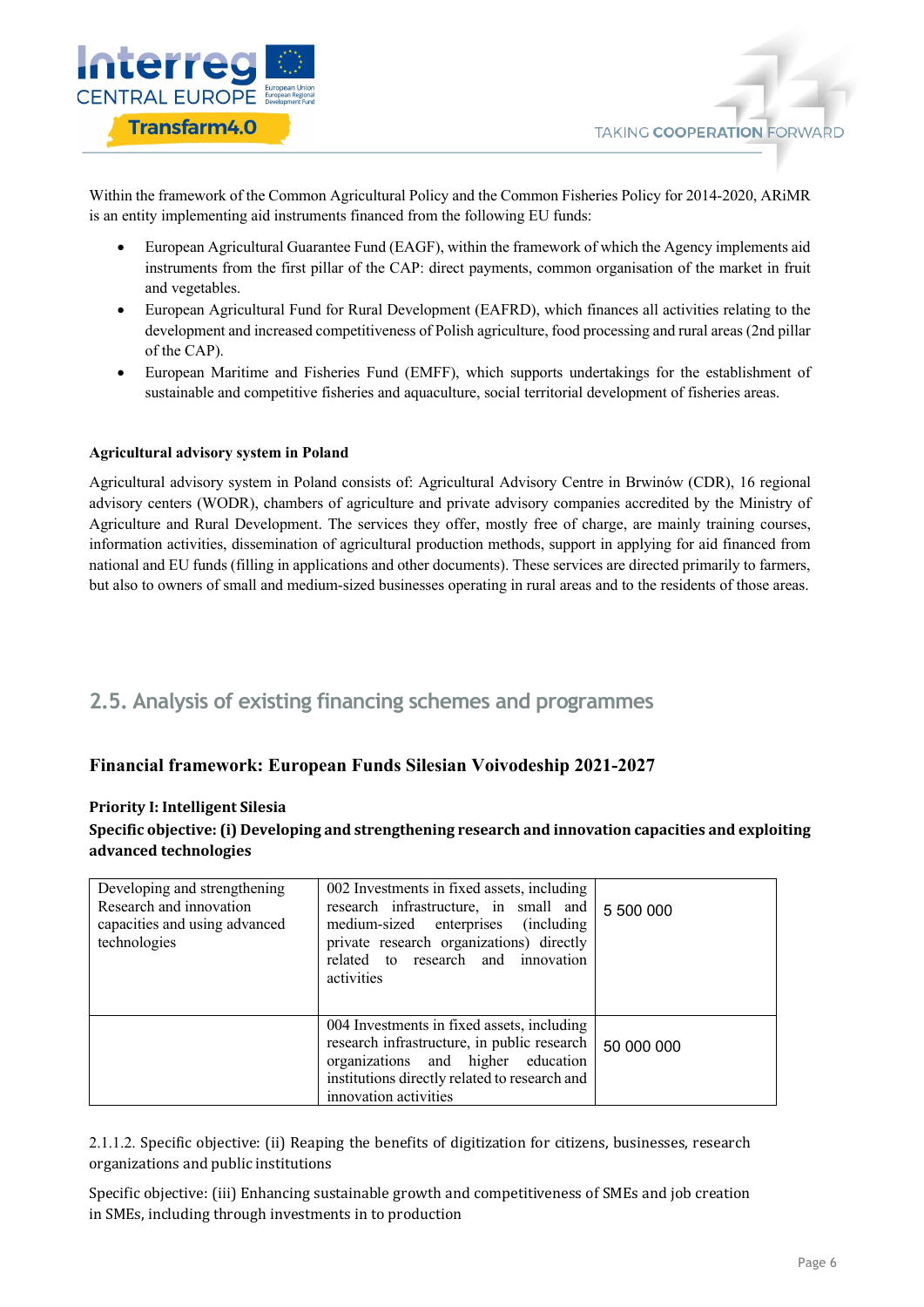



|                                                  | Strengthening the sustainable   025 Business Incubators,                        |  |
|--------------------------------------------------|---------------------------------------------------------------------------------|--|
|                                                  | growth and competitiveness of support for spin-off and spin- $\vert$ 10 465 719 |  |
|                                                  | Competitiveness of SMEs and out companies and start-up                          |  |
| Creating jobs in SMEs, including $ $ enterprises |                                                                                 |  |
| through productive investments                   |                                                                                 |  |
|                                                  |                                                                                 |  |

Priority II: Greening Silesia

Specific Objective: (vi) Supporting the transition towards a closed and resource-efficient economy

|                            | Supporting the transition towards 075 Support for ecological 11 000 000 |
|----------------------------|-------------------------------------------------------------------------|
|                            | a circular economy closed and production processes and efficient        |
| resource efficient economy | use of resource efficiency in SMEs                                      |

#### Priority V: Social Silesia

Specific objective: (d) Supporting adaptation to change for employees, enterprises and entrepreneurs, supporting active and healthy ageing and healthy and well adapted working environment which takes account of health risks

| Promoting adaptation employees, 146 Support for adaptation of<br>enterprises and entrepreneurs to<br>change, Promoting active and entrepreneurs to changes | workers in, enterprises and | 107 500 000 |
|------------------------------------------------------------------------------------------------------------------------------------------------------------|-----------------------------|-------------|
| healthy ageing well-adapted<br>working environment that takes<br>into account health risks                                                                 |                             |             |
|                                                                                                                                                            |                             |             |

## **3. Research and innovation**

According to data for 2018, there were 622 research-active units in the Silesian Voivodeship, which constituted as much as 10.8% of the units in the country and was the second result after the Mazovian Voivodeship (1,404 units). The number of research units per 100 thousand inhabitants in the region was 13.7, less than the national average (15). Among the research units in the region, 571 (91.8%) are in the business sector. It should also be mentioned that from 2019 the Silesian University of Technology, as one of 10 universities in Poland, has obtained the status of a research university. However, agricultural specialized research and development units are very limited.

Scientific and research facilities working for agriculture and rural development include research and development units, agricultural schools and Polish Academy of Sciences units. Recently, the role of these units operating in the area of agricultural production and rural development has increased due to the adaptation of rural areas and agriculture to new challenges related to market economy. Similarly, the situation is with agricultural advisory services provided by agricultural advisory centers and private advisory bodies.

Starting from the basic educational unit, i.e. school providing secondary agricultural education, there is one institution run by the Ministry of Agriculture and Rural Development in Śląskie voivodship - Complex of Schools of the Agricultural Training Centre named after the 1000th anniversary of the Polish State in Nakło Śląskie. In comparison with other voivodships, it does not look satisfactory. The situation with schools managed by local government units is better. Such schools are located in Międzyświecie, Cieszyn, Wisła, Lubliniec, Herby, Ornontowice, Myszków,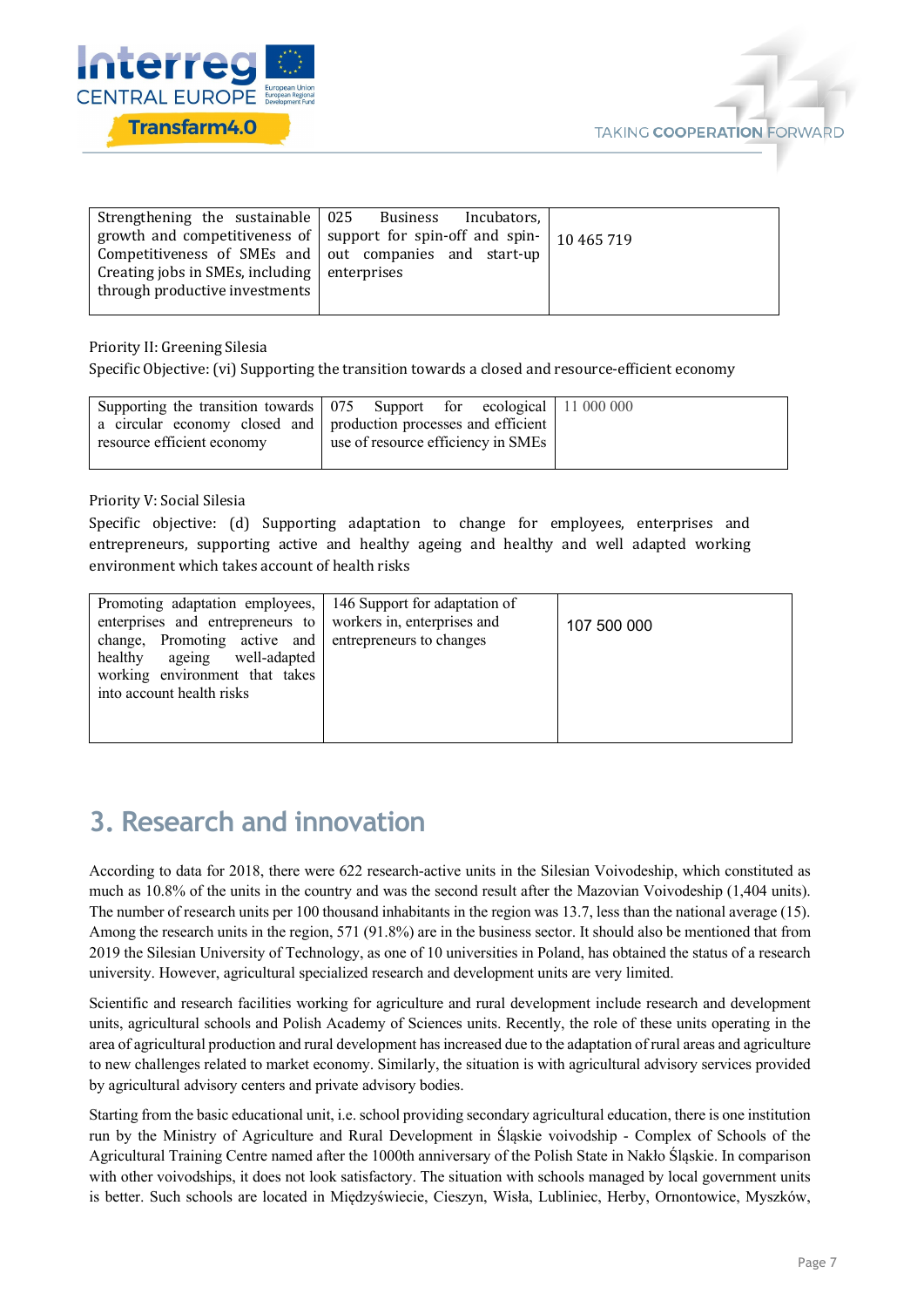

Pszczyna, Racibórz,Tychy and Żarnowiec. There are also private schools granting vocational titles in agriculture, e.g. in Częstochowa.

There is no higher school of agriculture in Śląskie voivodship, nor is there any branch of any institution where one could obtain a professional title of Master of Science in Agriculture. The nearest universities are located in Kraków and Wrocław. In the region at a high level of access and diversity of services, there are research institutes research institutes and agricultural advisory unit. Among the institutes, the following stand out: Instytut Ochrony Roślin - Państwowy Instytut Badawczy Oddział Sośnicowice, Zakład Doświadczalny Instytutu Zootechniki Państwowego Instytutu Badawczego Grodziec Śląski Sp. z o.o. In the voivodship there is also the District Chemical-Agricultural Station in Gliwice, which has 6 district centres and the Experimental Station for Variety Evaluation in Pawłowice established by the Central Centre for Research on Crop Varieties Cultivar Testing Centre (COBORU) in Słupia Wielka. The key advisory role in the voivodship is played by the Silesian Agricultural Advisory Centre in Częstochowa, which conducts advisory services on the basis of 17 Poviat Agricultural Advisory Services Departments (PZDR). Each PAC has qualified specialists who are on duty in each municipality, which enables direct contact with farmers and significantly improves the availability of agricultural advice.

## **4. Development policy and subsidies by government**

### **Vision of the rural areas development of the Silesian Voivodeship**

\*(Śląskie Strategia Rozwoju Obszarów Wiejskich do roku 2030)

Rural areas of the Silesian Voivodeship in the perspective of 2030 will be characterized by the following positive features:

1. competitive, diversified economic structure developing around traditional economic activities for rural areas, in particular agriculture and food production; among strong specializations of rural areas in the Silesian Voivodeship the leading role played by modern agriculture developing in connection with processing activity, with ecological activity and special divisions of agricultural production;

2. developing new economy sectors based on the use of unique values of rural areas, including natural and cultural ones, while maintaining their quality and innovations based on cooperation with cities: renewable energy production; care and rehabilitation services related to demographic changes; service and production activities whose competitiveness is based on access to clean natural environment;

3. Developing: scientific and research activities in ecology, agriculture, forestry, ethnography and other fields that are closely related to the activities and potentials characteristic of rural areas;

4. exceptional living conditions resulting from positive relationships between residents, the quality of the natural environment, a high sense of security, accessibility to services and amenities in rural areas, and accessibility to higherlevel services in easily accessible urban areas;

5. consolidated local communities nurturing their cultural and natural heritage and at the same time open to the future and creative, involved in the adoption and implementation of local policies;

6. specific, attractive landscape resulting from the high quality of the natural environment, well-preserved tangible cultural heritage, pro-ecological attitudes of the residents and consistent spatial planning;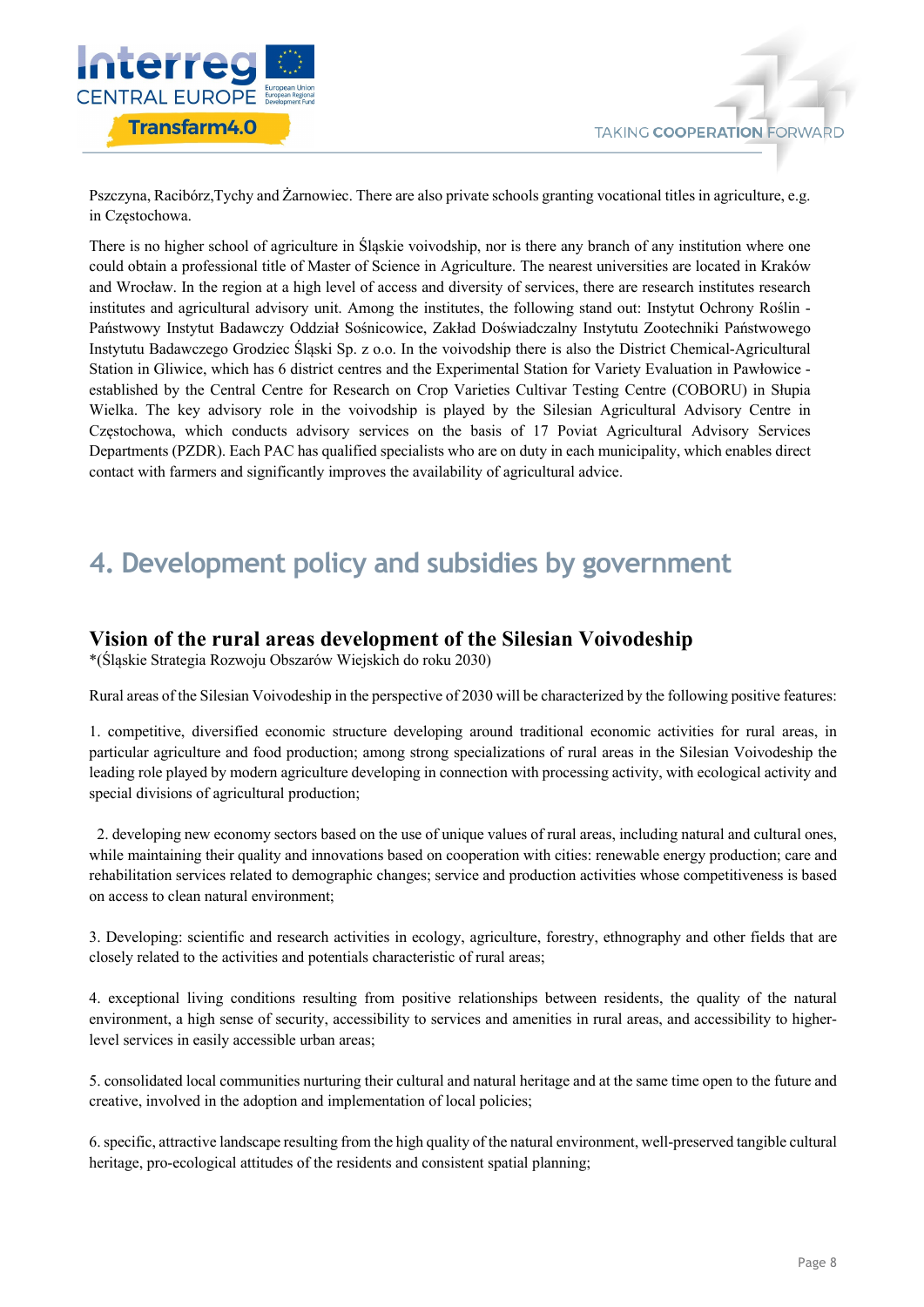



7. well-developed internal cooperation networks, including strong relations between farms, broad intersectoral cooperation, structures and institutions combining the potentials of various entities, as well as projects created and implemented in partnership;

8. strong relations with cities contributing to knowledge and technology transfer, connecting producers with consumers, complementary use of potential in cities and rural areas;

9. communication openness to the surroundings, the components of which are: developed transport infrastructure, convenient connections by public transport, availability of ICT networks;

10. respecting the principles of sustainable and balanced development manifested by rational space management, full infrastructural equipment, as well as high level of residents' responsibility for the natural and cultural heritage.

## **5. S.W.O.T. analysis**

| <b>Strengths</b>                                                                                  | Weaknesses                                                                              |
|---------------------------------------------------------------------------------------------------|-----------------------------------------------------------------------------------------|
| 1. specialization of farms                                                                        | 1. limited access to innovative solutions                                               |
| 2. developed processing sector in the dairy and meat<br>processing industries                     | 2. limited access to market services in rural areas                                     |
| 3. well-developed non-agricultural activities of farms                                            | 3. lack of a higher-level services                                                      |
| 4. areas in the voivodship with a large share of high-                                            | 4. fragmented structure of farms                                                        |
| yield farms                                                                                       | 5. small research and development base                                                  |
| 5. occurrence of favorable conditions for the<br>development of agriculture with                  | 6. Lack of strong producer links                                                        |
| 6. organic farming in many regions of the voivodship                                              |                                                                                         |
| 7. good conditions for the production of vegetables<br>occurring on large areas of the voivodship |                                                                                         |
| 8. good structure of agricultural land (large share of<br>permanent grassland)                    |                                                                                         |
| 9. increasing number of agritourism farms                                                         |                                                                                         |
| 10. functioning of educational homesteads                                                         |                                                                                         |
|                                                                                                   |                                                                                         |
|                                                                                                   |                                                                                         |
|                                                                                                   |                                                                                         |
| <b>Opportunities</b>                                                                              | <b>Threats</b>                                                                          |
| 1. increased investment in new technologies with a high<br>degree of specialization               | 1.insufficient funds allocated for technical progress                                   |
| 2. increased importance assigned to rural areas in the                                            | 2. low interest of external investors in rural areas                                    |
| region's development policy                                                                       | 3. decreasing share of agricultural production in the<br>gross production of the region |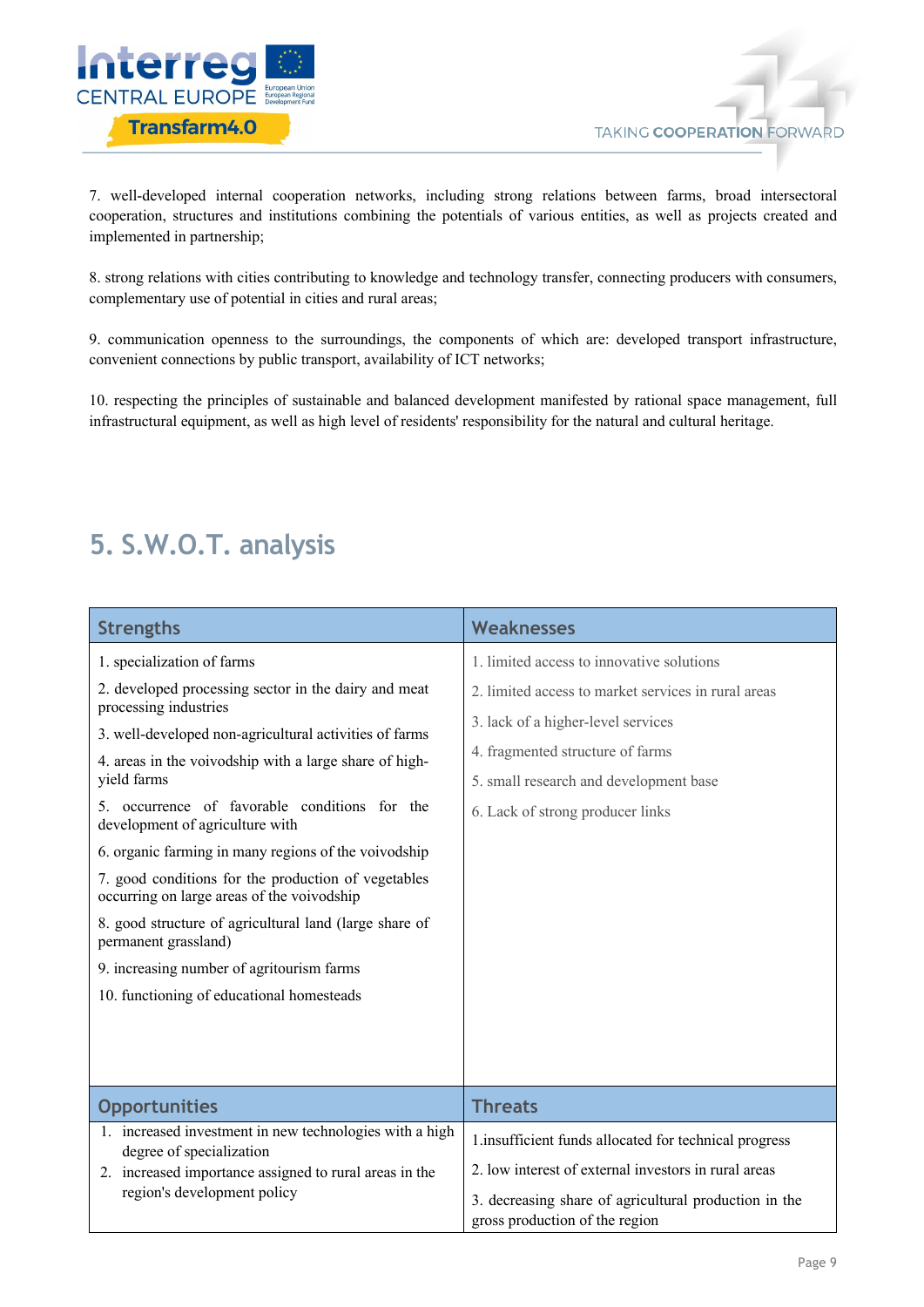



| 3. change in the perception of rural areas and improved<br>cooperation in the urban-rural relationship | 4. declining interest in working in agriculture                                                                                                                                                                                                     |
|--------------------------------------------------------------------------------------------------------|-----------------------------------------------------------------------------------------------------------------------------------------------------------------------------------------------------------------------------------------------------|
| 4. promotion of healthy lifestyle                                                                      | 5. decreasing base of national research and                                                                                                                                                                                                         |
| 5. supporting development and planning of functional                                                   | development resources represented in the region                                                                                                                                                                                                     |
| arrangements                                                                                           | progressing urbanization and decreasing<br>6.                                                                                                                                                                                                       |
| 6. New financial perspective of EU for rural areas in<br>2021-2027                                     | importance of agriculture in the region                                                                                                                                                                                                             |
| 7. Improving ecological and regional awareness                                                         | 7. Less funding for the province's economic                                                                                                                                                                                                         |
| 8. possibility of obtaining funds for non-agricultural<br>activities in rural areas                    | transformation and high-tech development due to the<br>need to reallocate funding to deal with the effects of                                                                                                                                       |
| 9. Availability of funds for professional activation                                                   | a pandemic.                                                                                                                                                                                                                                         |
| of residents                                                                                           | 8. Slowing down the pace of convergence of the<br>Polish economy in relation to the average level of<br>economic development of the EU and the<br>accompanying growth of internal disparities in the<br>social, economic and territorial dimension. |
|                                                                                                        | 9. low level of cooperation and weak links between<br>the R&D sector and other sectors (knowledge<br>transfer)                                                                                                                                      |
|                                                                                                        | 10. Low level of expenditure on research and<br>insufficient innovativeness of enterprises.                                                                                                                                                         |
|                                                                                                        |                                                                                                                                                                                                                                                     |

## **6. The objectives to be achieved Possible outcomes**

| Strategic goals                                       | <b>Specific goals</b>                                         |
|-------------------------------------------------------|---------------------------------------------------------------|
| A1. High competitiveness agricultural products of the | K.1. Increasing the profitability of agricultural production. |
| region and development of agriculture using local     | K.2. Improvement of farm structure.                           |
| environmental conditions.                             | K.3. Synergic development of agriculture and processing.      |
|                                                       | K.4. Development of agricultural specialization               |
|                                                       | development of farms in niche directions of production.       |
|                                                       | K.5. Development of ecological agriculture<br>and             |
|                                                       | increasing competitiveness of ecological products.            |
|                                                       | K.6. Improving of cultivation and breeding culture.           |
|                                                       | K.7. Development of fishery and activities in fishery         |
|                                                       | environment.                                                  |
|                                                       | K.8. Finding new markets for agricultural products.           |
|                                                       | K.9. Increasing the use of research and innovation            |
|                                                       | activities for agricultural development.                      |
|                                                       | K.10. Adaptation of agricultural production to climate        |
|                                                       | change.                                                       |
| A3. Growing potential for the rural area economy to   | K.16. Implementation of innovative solutions in               |
| generate and absorb innovation.                       | agriculture, forestry, ecology based on results of            |
|                                                       | experiences of scientific and R&D institutions.               |
|                                                       | K.17. Increasing attractiveness of rural areas for            |
|                                                       | companies with high innovation potential.                     |